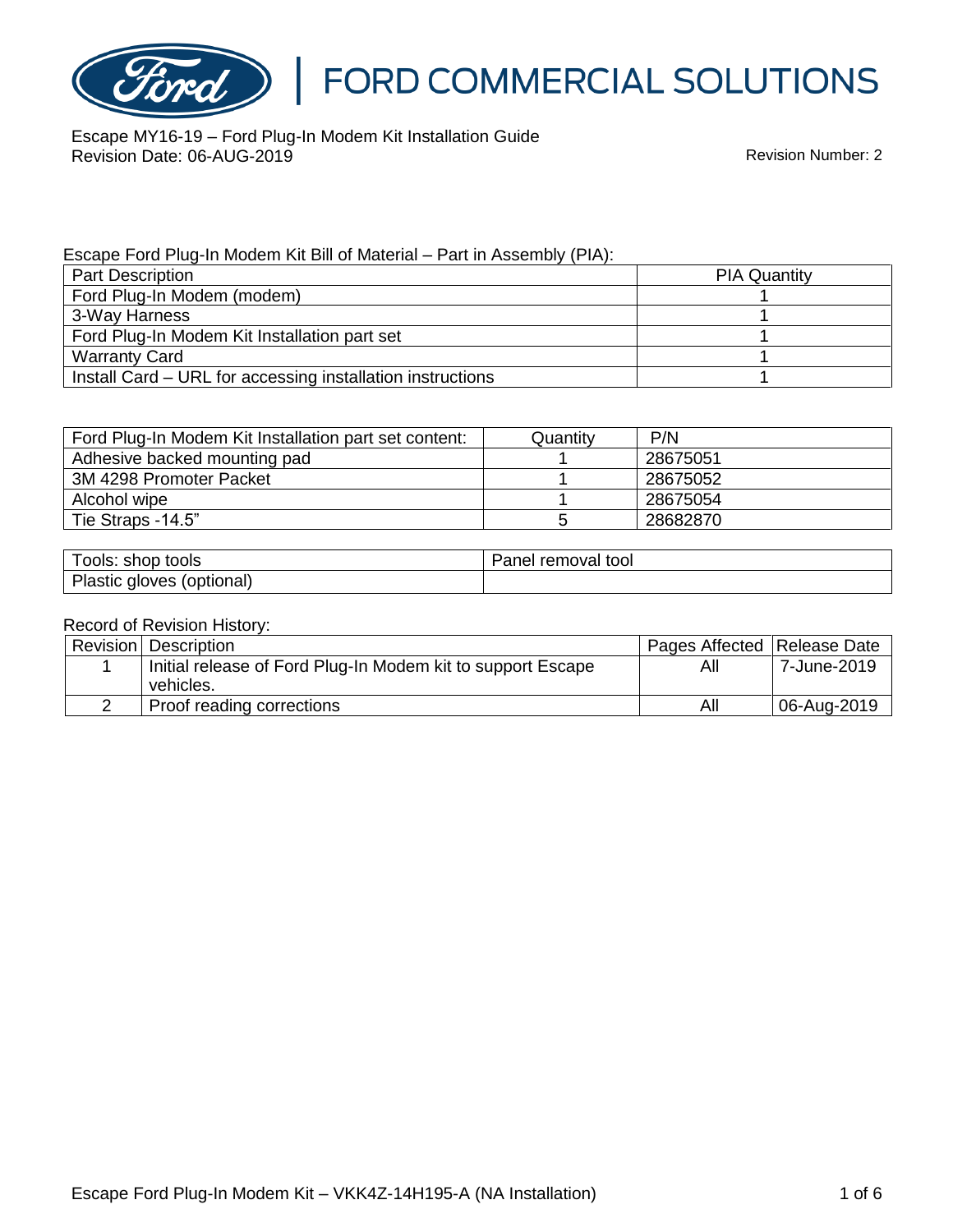

Escape MY16-19 – Ford Plug-In Modem Kit Installation Guide Revision Date: 06-AUG-2019

#### **Ford Plug-In Modem Kit – Content**



#### **Ford Plug-In Modem Kit – Installation Procedure**

- Read the installation procedure thoroughly before proceeding; modem location and orientation are critical to cellular/GPS connectivity and the kit's overall performance.
- Run standard vehicle diagnostics to check if any codes are set before the Ford Plug-In Modem installation. Repair vehicle if necessary before proceeding.
- Refer to Ford Workshop Manual Instructions for vehicle disassemble and reassemble instructions. All torque values are 1.5Nm+/-0.2Nm (13.3In-Lbs+/-1.8In-Lbs) unless otherwise specified in workshop manual or in these instructions.
- Set all fasteners a side for reassembly.
- Ensure the ignition switch is off, engine is off, and all accessories are off remove key from ignition and set aside.
- The Electronic Serial Number (ESN) located on the top of the Modem and the outside of the Ford Plug-In Modem Kit box is required to validate proper installation. **Tip:** Take a picture or record the ESN for use later

#### **1. Vehicle Disassembly**

- 1.1 Remove the following two driver side instrument panel (IP) trim panels to access the Ford Plug-In Modem mounting location and to route the harness.
	- The left side IP trim panel is accessed with the driver side door open.
		- o Remove the trim panel using a panel removal tool to access mounting surface.



• Remove the OBD trim panel.

1.2 Locate the vehicle DLC port on the left side of the driver knee zone.



Remove DLC port from IP mounting hole:

- Using a small screw driver push in each tab on both sides of the DLC port to release connector.
- Then press in on the face of the connector to push it into the IP.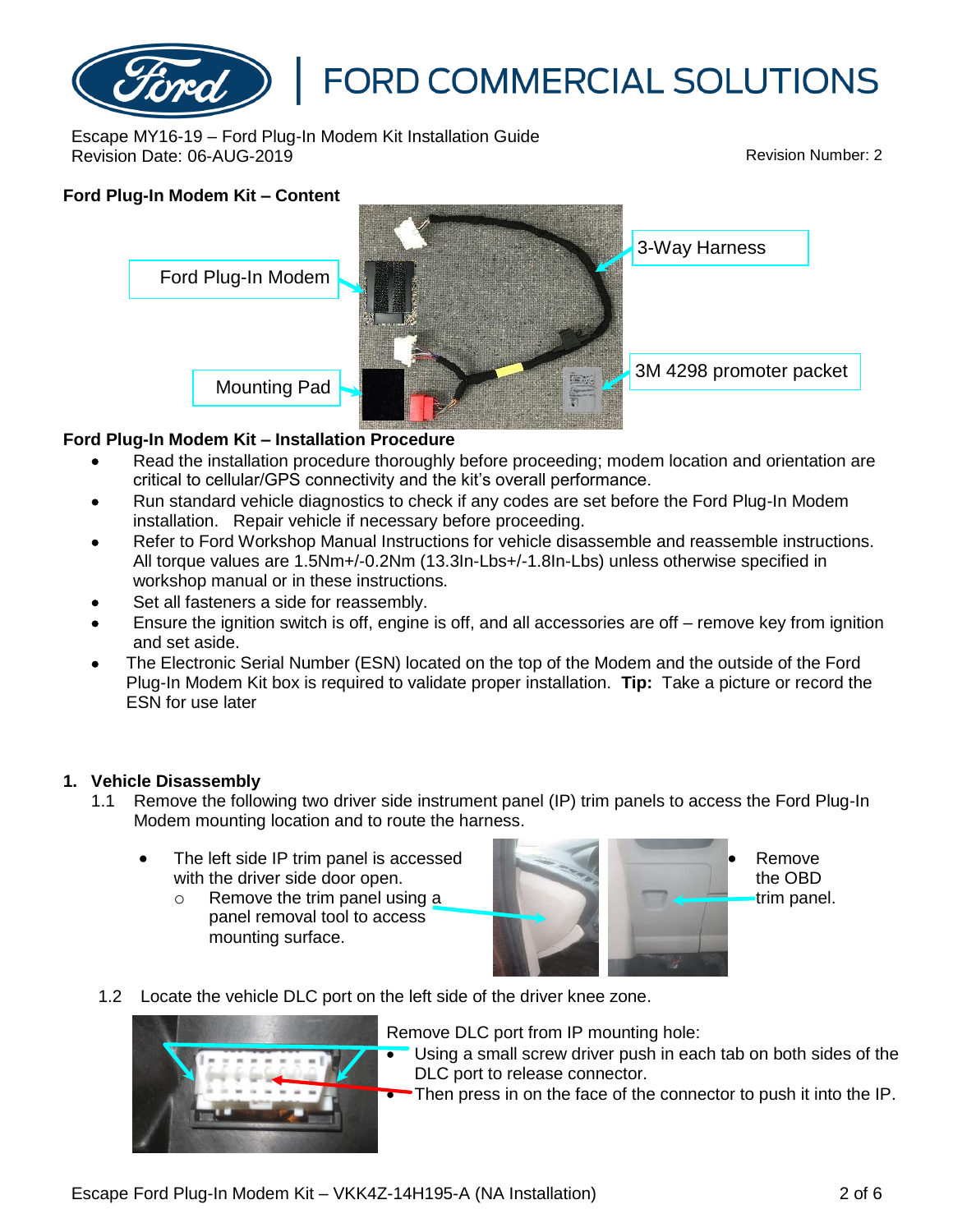

Escape MY16-19 – Ford Plug-In Modem Kit Installation Guide Revision Date: 06-AUG-2019 Revision Number: 2

#### **2. Vehicle Preparation**

- 2.1 Inspect the Ford Plug-In Modem's mounting location for surface prep.
	- 2.1.1 The modem's mounting location is inside the cavity behind the trim panel. Visually inspect the surface to ensure it is free of any contaminants.

Surface prep: the mounting surface is highlighted in the pictures here; the surfaces should be clean and dry.

Clean the surface area slightly larger than the mounting pad with the isopropyl alcohol wipe provided before applying the 3M promoter.



#### 2.2 Promoter application instructions

The kit contains a 3M 4298 promoter packet and an adhesive backed mounting pad for mounting the Ford Plug-In Modem. (Please follow the 3M application instructions included in the next step to prepare the mounting surface for the pad.)



3M 4298 packet contains an applicator sponge soaking in promoter liquid - the liquid contents of the packet should be used as soon as possible after opening.



3M 4298 Application instructions - Hold the packet upright and avoid squeezing the packet. The packet can be opened by tearing across the packet at the notches. This will expose the sponge applicator. Do not remove the sponge or squeeze a freshly opened packet to prevent spillage. Handling the bottom section of the packet should enable application of 3M adhesion promoter 4298 with no mess. Apply a thin, uniform coating to the bonding surface, using the minimum amount that will fully coat the surface. A wet coating thickness of 0.002 inch or less is recommended. Apply promoter to the areas that will be covered with adhesive side of mounting pad. Although drying times may vary due to temperature and/or humidity, a drying time of 30 to 90 seconds is typically indicative of this thickness. The promoter should be dry before applying pad. Reference: 3M. "Adhesion Promoter 4298 for Professional Market Applications." 3M Multimedia, March-2003. Web. 22-July-2014 **[http://multimedia.3m.com/mws/mediawebserver?mwsId=SSSSSufSevTsZxtUNY\\_G5xfSevUqevTSevTSev](http://multimedia.3m.com/mws/mediawebserver?mwsId=SSSSSufSevTsZxtUNY_G5xfSevUqevTSevTSevTSeSSSSSS--) [TSeSSSSSS--](http://multimedia.3m.com/mws/mediawebserver?mwsId=SSSSSufSevTsZxtUNY_G5xfSevUqevTSevTSevTSeSSSSSS--).**

- 2.3 Application of promoter to the mounting surface.
	- 2.3.1 Apply a thin coating of promoter to the cleaned surface highlighted area pictured above in the surface prep section.
- 2.4 Apply the mounting pad to the prepared surface.

Note: the promoter must be dry before applying the mounting pad: dry time is 30 to 90 seconds and not more than one hour. Make sure the prepped surface remains free from contaminants prior to pad application.

• Remove the clear plastic from the adhesive backing and align the bottom edge of pad as pictured to the right. Attach pad across both preped surfaces: firmly rub pad into place, removing any air bubbles trapped under pad to ensure good adhesion to the two surfaces.



#### **3. Ford Plug-In Modem Kit 3-Way Harness Routing and Connections**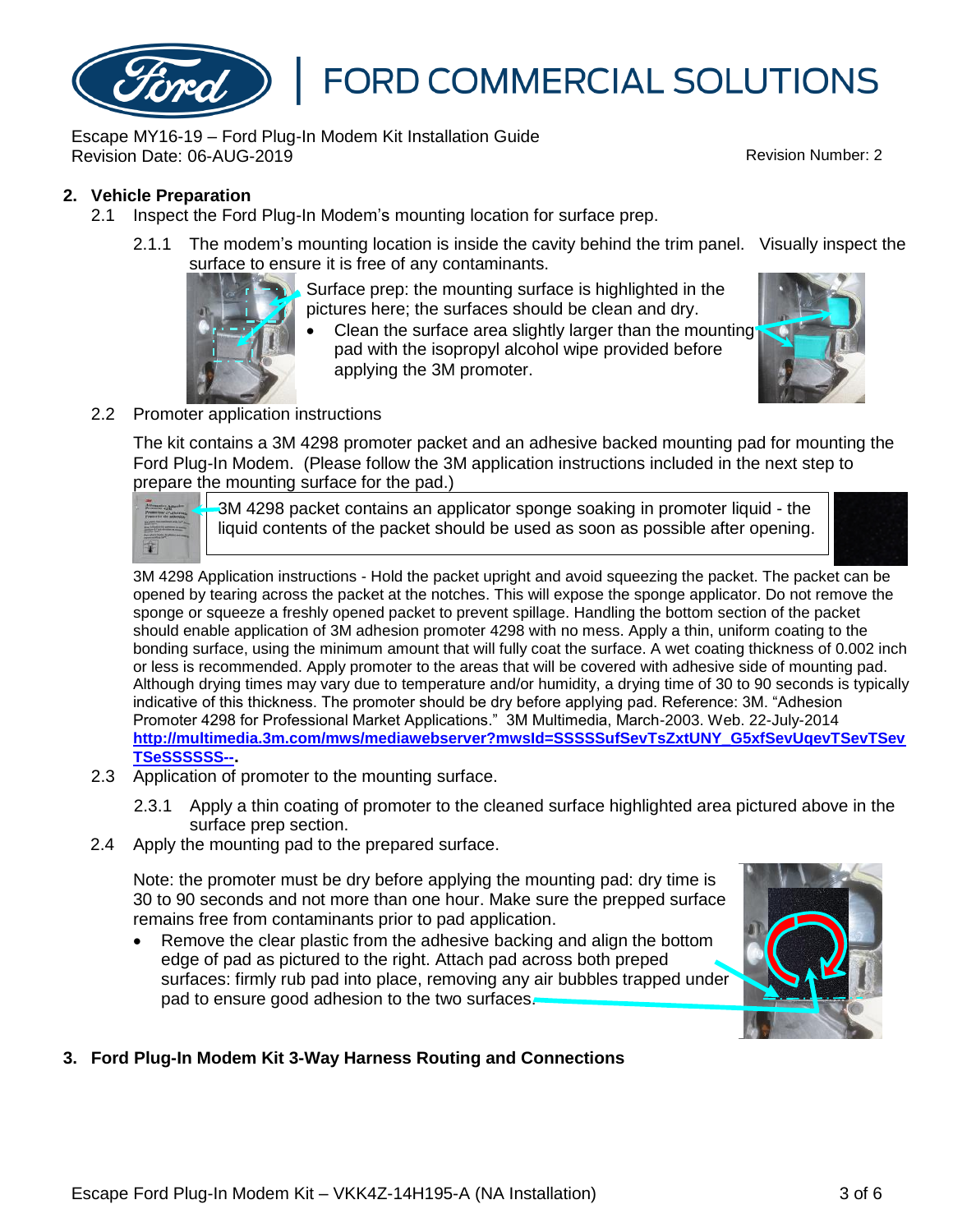Escape MY16-19 – Ford Plug-In Modem Kit Installation Guide Revision Date: 06-AUG-2019

#### 3-Way Harness:

- Ford Plug-In Modem (modem) connector-
- Data Link Connector (DLC) connectors
	- o DLC female connector
	- o DLC male connector -
- 3.1 The 3-Way harness is installed from the left side of the driver foot well up into the trim panel cavity. 3.1.1 Install the 3-Way harness.
	- Insert the harness DLC connector in to the vehicle DLC mounting hole in the IP.

DLC and secure with a tie strap through center of wiring without pinching any wires.

• Connect the DLC male connector to the vehicle

• Route the harness modem connector through IP hole near the headlight switch to the right of the modem mounting surface.

> Connect the harness modem connector to the Ford Plug-In Modem. Secure modem and harness modem connector with tie strap (see pictures below.)

Position the tie strap on the labeled surface of modem with the strap's head at the edge of the harness DLC.

Wrap the free end of the tie strap around the modem and through the center of the DLC without pinching wires.

The modem has a status LED used to check connectivity. The two key colors/significance are:

- White modem has power.
- Blinking green modem is receiving and transmitting vehicle data. (Requires engine start.)

**Note:** If the LED does not light up check each harness connection

#### **4. Ford Plug-In Modem Installation**

The Ford Plug-In Modem has two strips of dual lock attached to the modem case; the dual lock side attaches to the mounting pad; maintain separation between dual lock and mounting pad until modem is in its final position. (Use a slip of paper to assist with separation.)











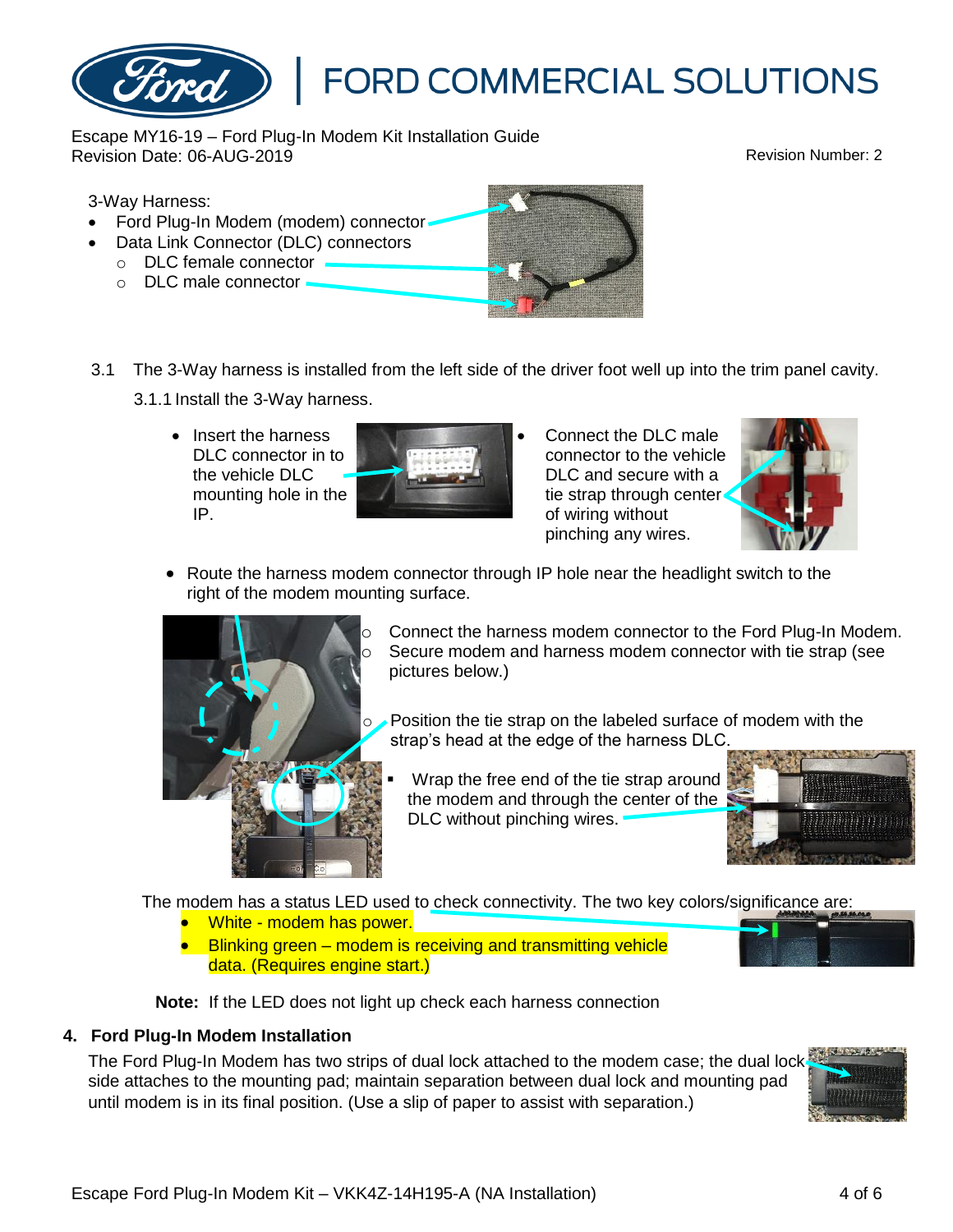## **5. Ford Plug-In Modem Validation Process**

routed downwards.

modem into pad.

4.1 Install the Ford Plug-In Modem.

Validation of proper installation and confirmation that the Ford Plug-in Modem is receiving and transmitting data depends on both GPS and cellular network strength.

- To complete validation technicians will need access to the internet and the VIN and the Plug-in Modem ESN. The Plug-in Modem ESN is located on top of the Modem
- Finally, validation requires that the vehicle to be keyed on. If the vehicle has been off for more than 15 minutes, please complete step 5.2 before attempting validation
- 5.1 Insert the key into the ignition.
- 5.2 Start the engine.
	- Turn the ignition on,
	- Start the engine,
	- Run engine for 30 seconds, and
	- Turn the ignition to "Off". Wait up to 15 minutes with engine off before restarting (Modem vehicle configurations are down loaded in modem light sleep mode)
- 5.3 Access validation website: <https://cdvt.ford.com/>

Escape MY16-19 – Ford Plug-In Modem Kit Installation Guide

• Position the modem over the mounting pad.

wheel, then slip paper out.

o Hint: Use the paper to cover mounting pad, position modem until it is clear of the vent

o Press modem against mount and wiggle

- 5.4 Input VIN and ESN. If installation validation is successful, the website return screen will display all green indicators. Proceed to Step 5.7
- 5.5 If validation was not successful, please follow the following steps in order:
	- Step 1: Wait 30 seconds, re-enter the required information and submit again, if successful proceed to Step 5.7
	- Step 2: Verify that all of the electrical connector connections are fully inserted and secure. Follow the validation steps again beginning at Step 5.2, if successful proceed to Step 5.7
	- Step 3: If the plug-in modem has power and the modem display has a blinking green light, please ensure that the vehicle is in a location where its GPS location can be determined and there is a strong cellular signal. Turn the vehicle on and let it run for an extended period (5-7 minutes) before turning it off. Follow the validation steps beginning at Step 5.4, if successful proceed to Step 5.7
- 5.6 Remove the Ford Plug-in Modem Kit hardware and install a new Ford Plug-in Modem Kit (modem and 3-way harness). Begin the validation process again at Step 5.2 and/or contact the Ford Commercial Solutions Business Center at the phone number listed on the Warranty Card



**FORD COMMERCIAL SOLUTIONS** 



### Revision Date: 06-AUG-2019

Note: Verify that the vent wheel adjuster can still turn easily. If not reposition the modem until it doesn't interfere with the adiuster.